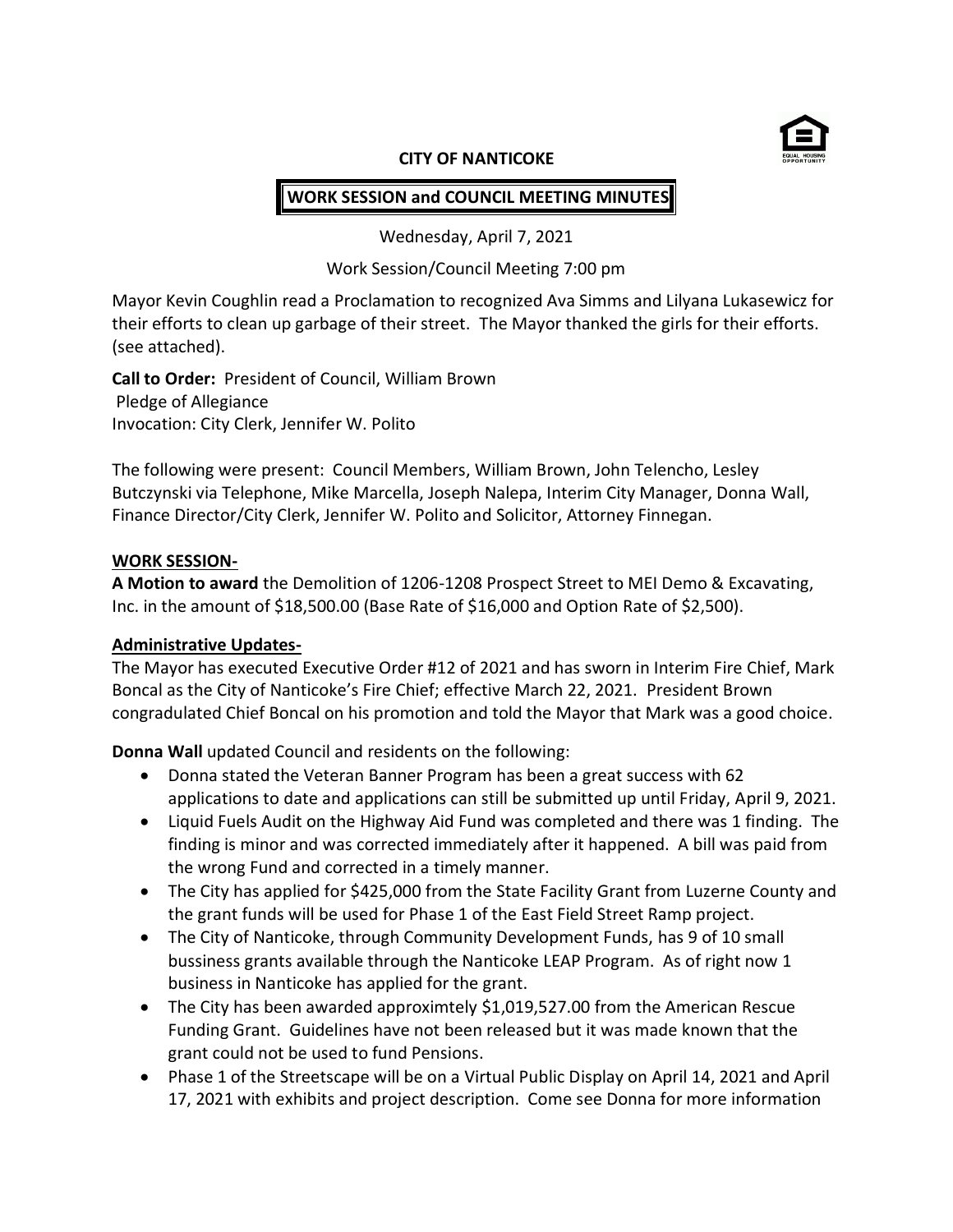about the Phase 1 of the Streetscape. The virtual display will be on PennDOT's website until April 28, 2021.

**A Motion** was made by Councilmember Telencho seconded by Councilmember Marcella to adjourn the work session. Motion carried unanimously.

**REGULAR MEETING** Comments from the Public agenda items only. **None**

#### **Old Business None**

## **New Business**

**A Motion** to approve the March 17, 2021 minutes was made by Councilmember Marcella seconded by Councilmember Nalepa.

Motion carried unanimously.

**A Motion** to approve the payment of the bills in the amount of \$839,677.75 (Payroll(s) \$95,354.55 and Payables \$744,323.20) was made by Councilmember Telencho seconded by Councilmember Marcella.

Motion carried unanimously.

**A Motion to award** the Demolition of 1206-1208 Prospect Street to MEI Demo & Excavating, Inc. in the amount of \$18,500.00 (Base Rate of \$16,000 and Option Rate of \$2,500) was made by Councilmember Nalepa seconded by Councilmember Marcella. Motion carried unanimously.

## **COMMENTS FROM THE PUBLIC –**

**Mr. Ron Knapp** thanked the Mayor for acknowledging the two young girls for their efforts to clean up garbage off their street and then addressed Donna Wall regarding her employment Title, specifically asking if she is the Interim City Manager and Donna replied yes. Mr. Knapp asked why are you "Interim", who is doing her old duties and is her old position open to fill? President Brown informed Mr. Knapp that at the Council meetings he is to address Council and told Donna she does not have to answer Mr. Kapp questions. Mr. Knapp then referred to the City's Refuse Fees, specifically residents who do not pay the annual Refuse fee. Mr. Knapp stated that he has a letter from a resident who has 5 court dockets, 2017 through 2021, of a resident who has not paid their Refuse fees and he stated this is a concern of his. Mr. Knapp asked Council that if a resident does not pay the annual Refuse fee is the City obligated to pick up the trash and President Brown responded yes. Mr. Knapp stated this is exactly the reason he is bringing this to Council's attention and something needs to be done because he is tired of being the "Whipping Boy" for residents who do not pay their Refuse Fees. Mr. Brown stated that Council and the Administration are aware of the issue and Attorney Finnegan stated they have looked into different mechanisms to handle past due accounts but are not ready to make it public knowledge as of yet, until a decision is made. Mr. Knapp then asked for a number of past due accounts by name and President Brown said Council will have that information at the